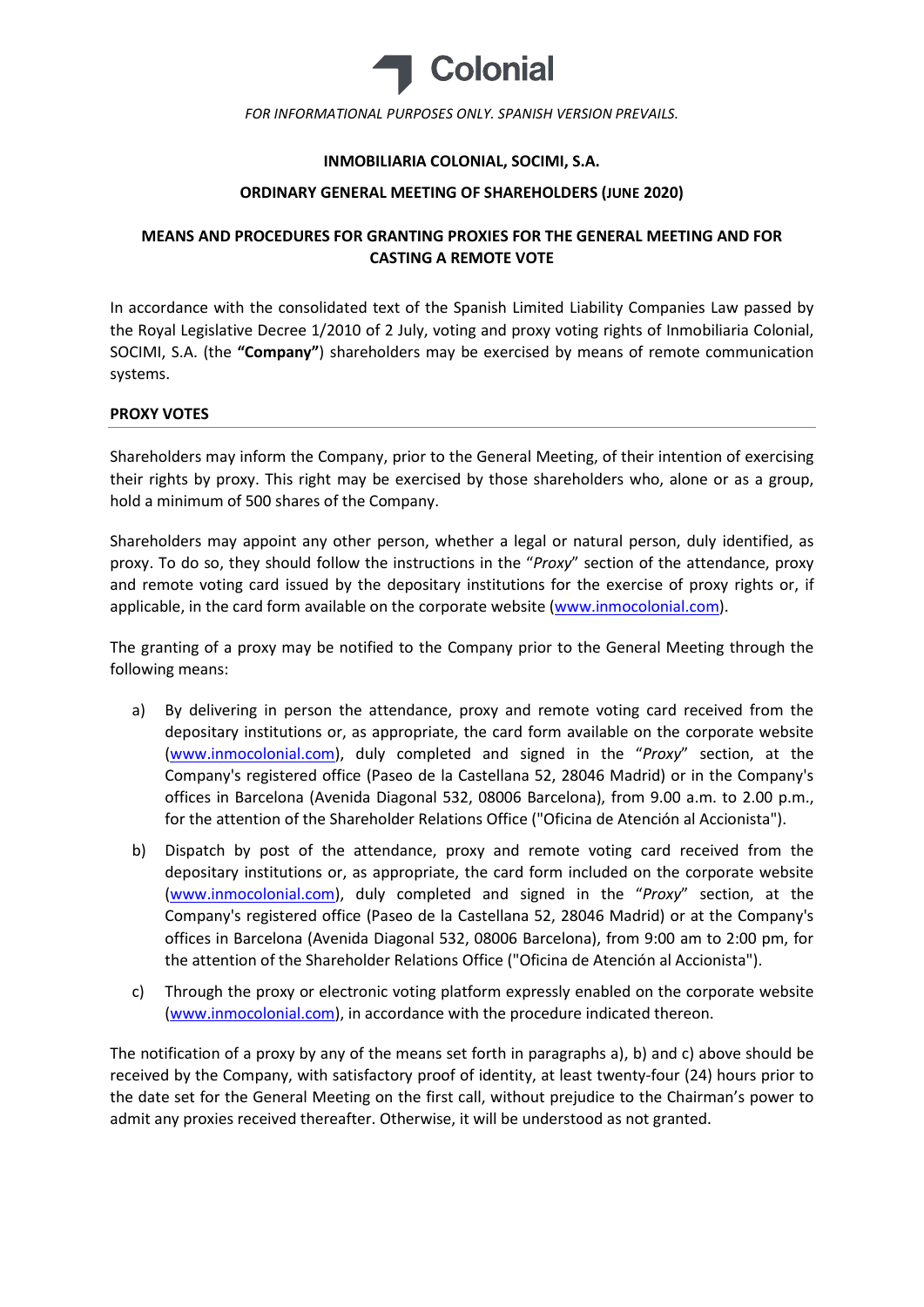

#### FOR INFORMATIONAL PURPOSES ONLY. SPANISH VERSION PREVAILS.

A proxy may represent more than one shareholder, without any restrictions on the number of shareholders he/she can represent. A proxy who represents several shareholders may cast votes in favour or against a motion depending on the instructions given by each shareholder.

Proxies may be revoked at any time. The attendance of the shareholder represented at the General Meeting, either personally or remotely, involves the revocation of any proxy, whatever the date thereof.

Any proxies received with no indication of the specific person to whom the shareholder has granted his/her representation shall be deemed granted to the Chairman of the General Meeting or his/her substitute in case of conflict of interests.

The proxy's failure to attend the General Meeting will mean that the shares he/she represents will not be counted in verifying the quorum to convene the General Meeting.

The Chairman and the Secretary of the General Meeting shall have the broadest powers to recognise the validity of the proxy or any document evidencing such representation.

The exercise of proxy rights may be verified by the proxy on the date scheduled to hold the General Meeting by showing the attendance, proxy and remote voting card, duly completed and signed. The person to whom the vote is delegated must show the Company proof of his/her acceptance of the power entrusted to him/her.

Proxies attending the General Meeting remotely and in real time should follow, if they wish to exercise their rights as proxy, the procedure specified in the document "Instructions for attending and voting at the General Meeting by electronic means" that is available in the section devoted to the General Meeting of Shareholders 2020 ("Electronic Attendance") on the Company's website (www.inmocolonial.com). For matters that are not expressly regulated, the same rules provided for physical attendance at the General Meeting will apply.

### REMOTE VOTING BEFORE THE GENERAL MEETING

Shareholders may cast their votes in writing on the motions proposed for the items included in the agenda and inform the Company of this, prior to the General Meeting, through the following methods:

- a) By delivering in person the attendance, proxy and remote voting card received from the depositary institutions or, as appropriate, the card form available on the corporate website (www.inmocolonial.com), duly completed and signed in the "Remote voting" section, at the Company's registered office (Paseo de la Castellana No. 52, 28046 Madrid) or at the Company's offices on Barcelona (Avenida Diagonal 532, 08006 Barcelona), from 9.00 a.m. to 2.00 p.m., for the attention of the Shareholder Relations Office ("Oficina de Atención al Accionista").
- b) By delivering in person the attendance, proxy and remote voting card received from the depositary institutions or, as appropriate, the card form available on the corporate website (www.inmocolonial.com), duly completed and signed in the "Remote Voting" section, at the Company's registered office (Paseo de la Castellana 52, 28046 Madrid) or in the Company's offices in Barcelona (Avenida Diagonal 532, 08006 Barcelona), for the attention of the Shareholder Relations Office ("Oficina de Atención al Accionista").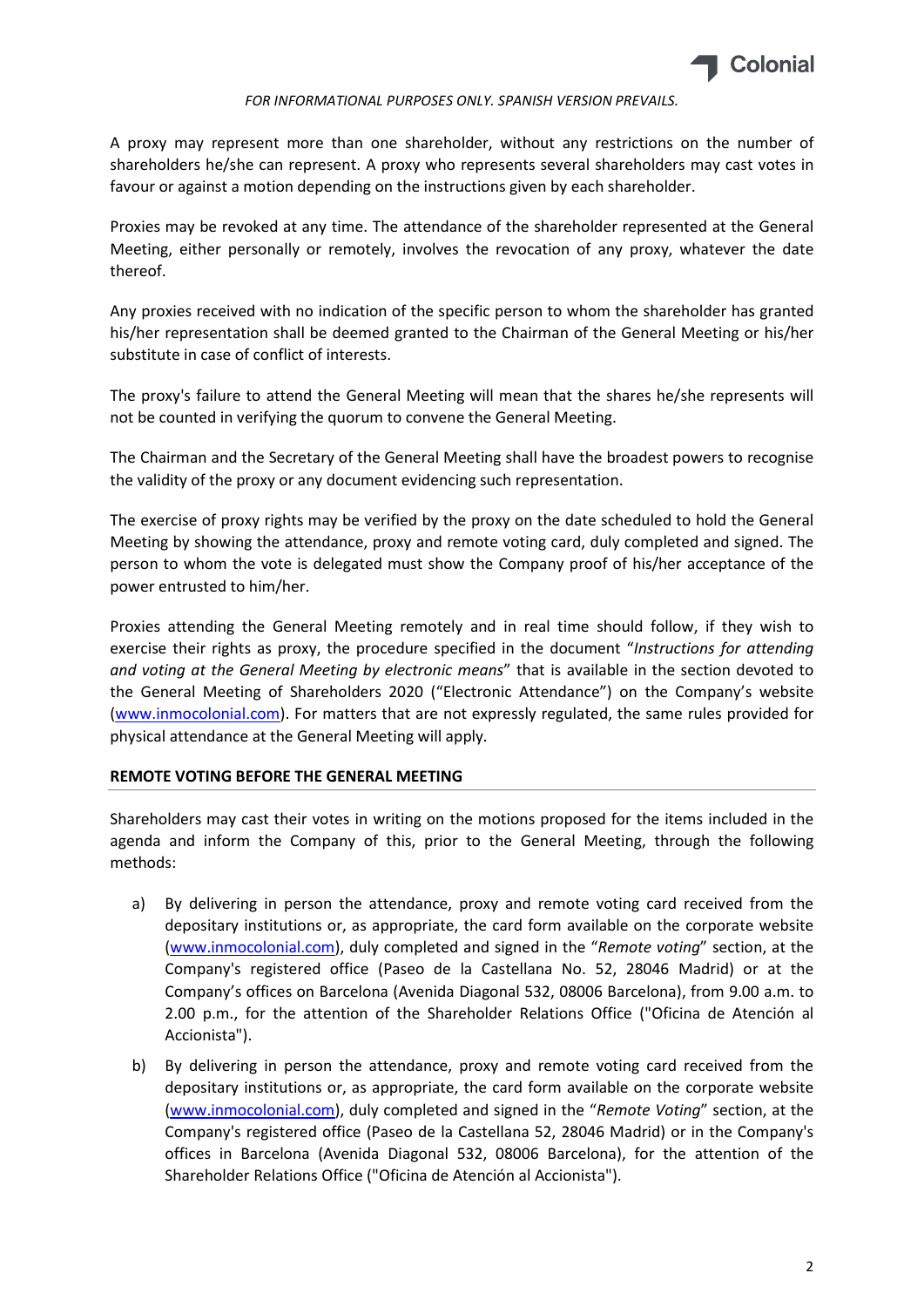

FOR INFORMATIONAL PURPOSES ONLY. SPANISH VERSION PREVAILS.

c) Through the proxy or electronic voting platform expressly enabled on the corporate website (www.inmocolonial.com), in accordance with the procedure indicated thereon.

Votes notified by any of the means set forth in paragraphs a), b) and c) above shall be received by the Company, with satisfactory proof of identity, at least twenty-four (24) hours prior to the date set for the General Meeting on the first call, without prejudice to the authority of the Chairman to admit any votes received thereafter. Otherwise, the vote will be understood as not cast.

A remote vote will be void:

- a) If it is subsequently expressly revoked by the same means used to cast the vote and within the time limits established to do so.
- b) If the shareholder who cast the vote attends the meeting physically or by electronic means.

Shareholders who have cast their vote remotely shall be considered present for the purposes of verifying the quorum of the General Meeting.

## ELECTRONIC ATTENDANCE

Shareholders and proxies attending the General Meeting remotely and in real time should follow, if they wish to exercise their rights, the procedure specified in the document "Instructions for attending and voting at the General Meeting by electronic means" that is available in the section devoted to the General Meeting of Shareholders 2020 ("Electronic Attendance") on the Company's website (www.inmocolonial.com). For matters that are not expressly regulated, the same rules provided for physical attendance at the General Meeting will apply.

# COMMON RULES FOR EXERCISING VOTING AND PROXY VOTING RIGHTS BY REMOTE MEANS OF COMMUNICATION

Those shareholders who have registered the ownership of the Company's shares in the shareholder register at least five days prior to the General Meeting may exercise their voting and proxy voting rights by remote means. Both proxy and remote votes issued by a shareholder will be null and void if the Company discovers that the shares have been disposed of.

When using electronic means to vote remotely, shareholders may only exercise their voting and proxy voting rights on one occasion.

The Company will not be responsible for any damages caused to shareholders or proxies due to breakdown, overload, line failures, connection failures, delays in the post or any other eventuality of a similar nature beyond the Company's control which may impede the use of voting or proxy voting mechanisms via remote electronic communication systems.